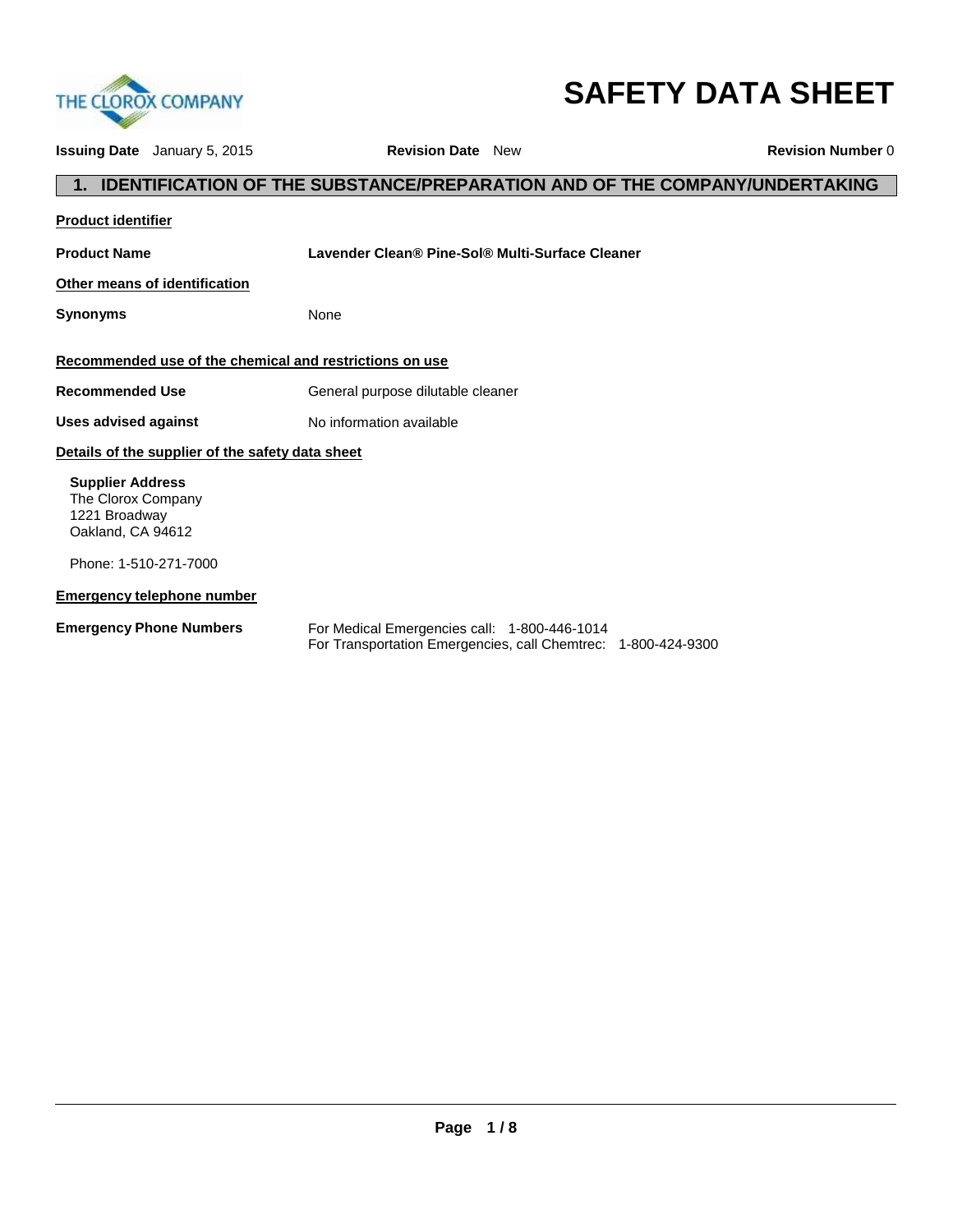### **2. HAZARDS IDENTIFICATION**

### **Classification**

This chemical is considered hazardous by the 2012 OSHA Hazard Communication Standard (29 CFR 1910.1200).

Serious eye damage/eye irritation Category 2B and Category 2B

#### **GHS Label elements, including precautionary statements**

**Emergency Overview Signal word Warning Hazard statements** Causes eye irritation No pictogram required. **Appearance** Clear, lavender **Physical State** Slightly viscous liquid **Odor** Lavender, floral, fruity

### **Precautionary Statements - Prevention**

Wash hands and any exposed skin thoroughly after handling

#### **Precautionary Statements - Response**

If in eyes: Rinse cautiously with water for several minutes. Remove contact lenses, if present and easy to do. Continue rinsing If eye irritation persists: Get medical advice/attention

### **Precautionary Statements - Storage**

None

#### **Precautionary Statements - Disposal**

None

#### **Hazards not otherwise classified (HNOC)**

Not applicable

#### **Unknown Toxicity**

3.86% of the mixture consists of ingredient(s) of unknown toxicity

#### **Other information**

No information available.

### **Interactions with Other Chemicals**

No information available.

### **3. COMPOSITION/INFORMATION ON INGREDIENTS**

| <b>Chemical</b><br>Name                                                                            | `AS-No           | Weight % | Trade<br>∍ Secret |  |
|----------------------------------------------------------------------------------------------------|------------------|----------|-------------------|--|
| Alcohols.<br>$\mathcal{C}$ 10-<br>ethoxylated                                                      | 66455-1<br>I 5-1 |          |                   |  |
| * The consent a succession form contaction) of connectition has been mithindifferent and decompose |                  |          |                   |  |

The exact percentage (concentration) of composition has been withheld as a trade secret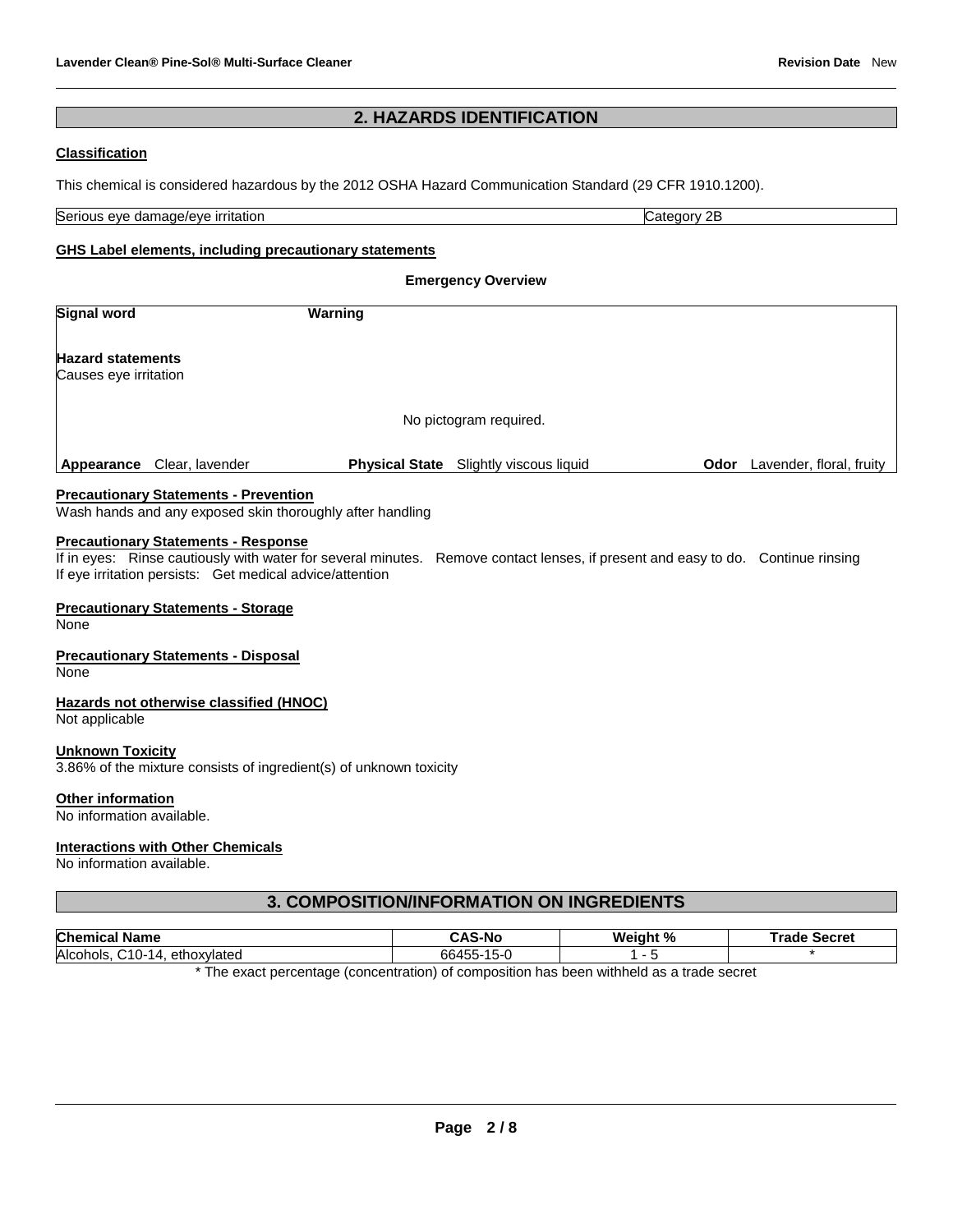### **4. FIRST AID MEASURES**

### **First aid measures**

| <b>General Advice</b>                                                      | Show this safety data sheet to the doctor in attendance.                                                                                                                                                                                                       |  |  |  |
|----------------------------------------------------------------------------|----------------------------------------------------------------------------------------------------------------------------------------------------------------------------------------------------------------------------------------------------------------|--|--|--|
| <b>Eve Contact</b>                                                         | Rinse immediately with plenty of water, also under the eyelids, for at least 15 minutes.<br>Remove contact lenses, if present and easy to do. Continue rinsing. Keep eye wide open<br>while rinsing. Get medical attention immediately if irritation persists. |  |  |  |
| <b>Skin Contact</b>                                                        | Rinse skin with plenty of water. If irritation persists, call a doctor.                                                                                                                                                                                        |  |  |  |
| <b>Inhalation</b>                                                          | Move to fresh air. If breathing is affected, call a doctor.                                                                                                                                                                                                    |  |  |  |
| Ingestion                                                                  | Drink a glassful of water. Call a poison control center or doctor immediately. DO NOT<br>induce vomiting unless told to do so by a poison control center or doctor.                                                                                            |  |  |  |
| Most important symptoms and effects, both acute and delayed                |                                                                                                                                                                                                                                                                |  |  |  |
| <b>Most Important Symptoms/Effects</b>                                     | Stinging and irritation of eyes.                                                                                                                                                                                                                               |  |  |  |
| Indication of any immediate medical attention and special treatment needed |                                                                                                                                                                                                                                                                |  |  |  |
| <b>Notes to Physician</b>                                                  | Treat symptomatically.                                                                                                                                                                                                                                         |  |  |  |

### **5. FIRE-FIGHTING MEASURES**

### **Suitable Extinguishing Media**

Use extinguishing measures that are appropriate to local circumstances and the surrounding environment.

### **Unsuitable Extinguishing Media**

CAUTION: Use of water spray when fighting fire may be inefficient.

### **Specific Hazards Arising from the Chemical**

No information available

### **Explosion Data**

**Sensitivity to Mechanical Impact None** 

**Sensitivity to Static Discharge Mone** 

### **Protective Equipment and Precautions for Firefighters**

As in any fire, wear self-contained breathing apparatus pressure-demand, MSHA/NIOSH (approved or equivalent) and full protective gear.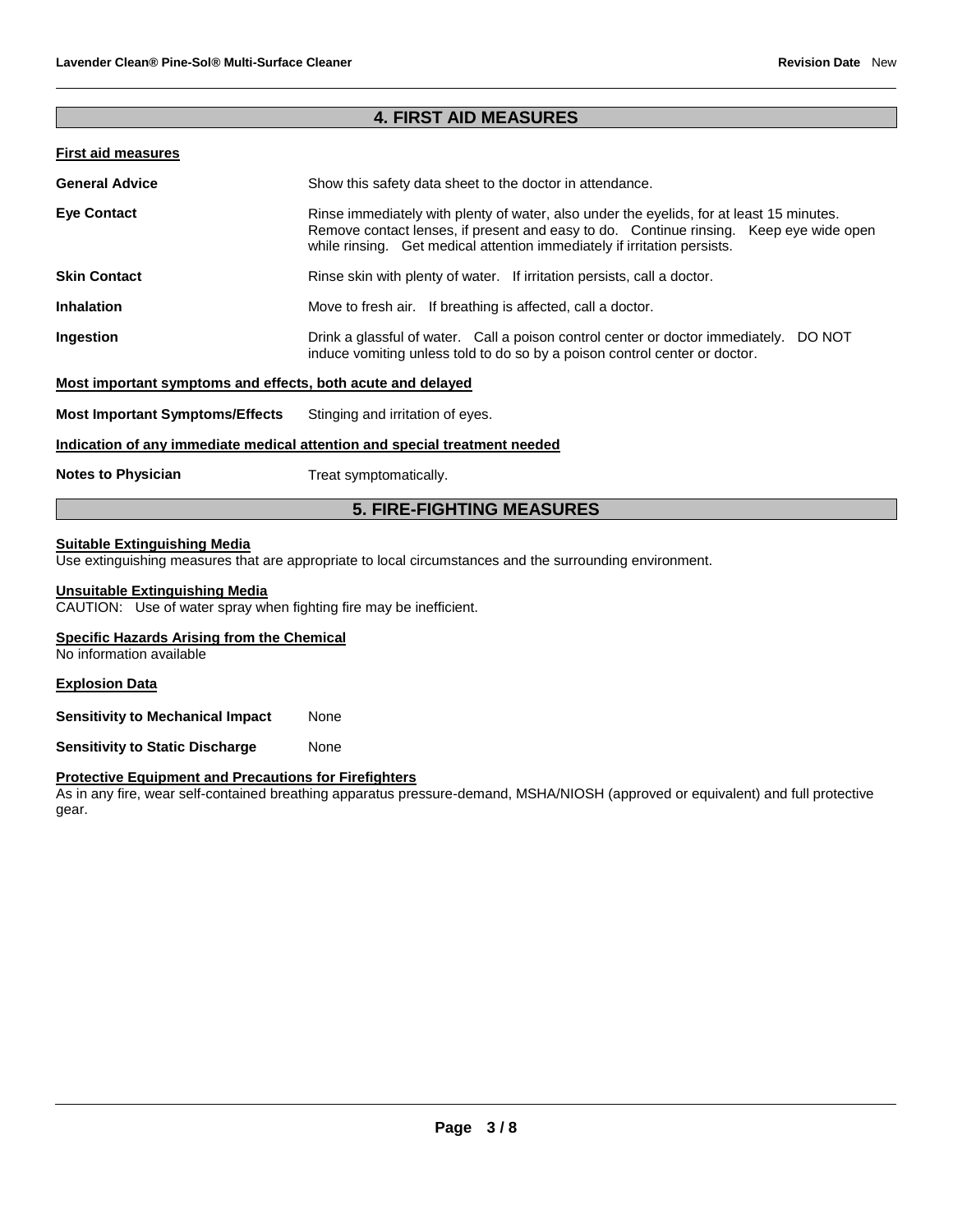### **6. ACCIDENTAL RELEASE MEASURES**

#### **Personal precautions, protective equipment and emergency procedures**

| <b>Personal Precautions</b>                          | Avoid contact with eyes.                                                                                                                                                |  |  |  |
|------------------------------------------------------|-------------------------------------------------------------------------------------------------------------------------------------------------------------------------|--|--|--|
| <b>Other Information</b>                             | Refer to protective measures listed in Sections 7 and 8.                                                                                                                |  |  |  |
| <b>Environmental precautions</b>                     |                                                                                                                                                                         |  |  |  |
| <b>Environmental Precautions</b>                     | See Section 12 for additional ecological Information                                                                                                                    |  |  |  |
| Methods and material for containment and cleaning up |                                                                                                                                                                         |  |  |  |
| <b>Methods for Containment</b>                       | Prevent further leakage or spillage if safe to do so.                                                                                                                   |  |  |  |
| <b>Methods for Cleaning Up</b>                       | Absorb and containerize. Wash residual down to sanitary sewer. Contact the sanitary<br>treatment facility in advance to assure ability to process washed-down material. |  |  |  |
| <b>7. HANDLING AND STORAGE</b>                       |                                                                                                                                                                         |  |  |  |
| <b>Precautions for safe handling</b>                 |                                                                                                                                                                         |  |  |  |

Handling **Handle in accordance with good industrial hygiene and safety practice. Avoid contact with and the same thandle in accordance with good industrial hygiene and safety practice. Avoid contact with** 

# eyes, skin, and clothing. Do not eat, drink, or smoke when using this product. **Conditions for safe storage, including any incompatibilities**

# **Storage** Keep containers tightly closed in a dry, cool and well-ventilated place.

**Incompatible Products** None known.

### **8. EXPOSURE CONTROLS/PERSONAL PROTECTION**

### **Control parameters**

### **Exposure Guidelines**

| <b>Chemical Name</b>                        | <b>ACGIH TLV</b> | OSHA PEL | <b>NIOSH IDLH</b> |
|---------------------------------------------|------------------|----------|-------------------|
| Alcohols, C10-14, ethoxylated<br>66455-15-0 | None             | None     | None              |

*ACGIH TLV: American Conference of Governmental Industrial Hygienists - Threshold Limit Value. OSHA PEL: Occupational Safety and Health Administration - Permissible Exposure Limits. NIOSH IDLH: Immediately Dangerous to Life or Health.*

### **Appropriate engineering controls**

### **Engineering Measures Showers**

Eyewash stations Ventilation systems

### **Individual protection measures, such as personal protective equipment**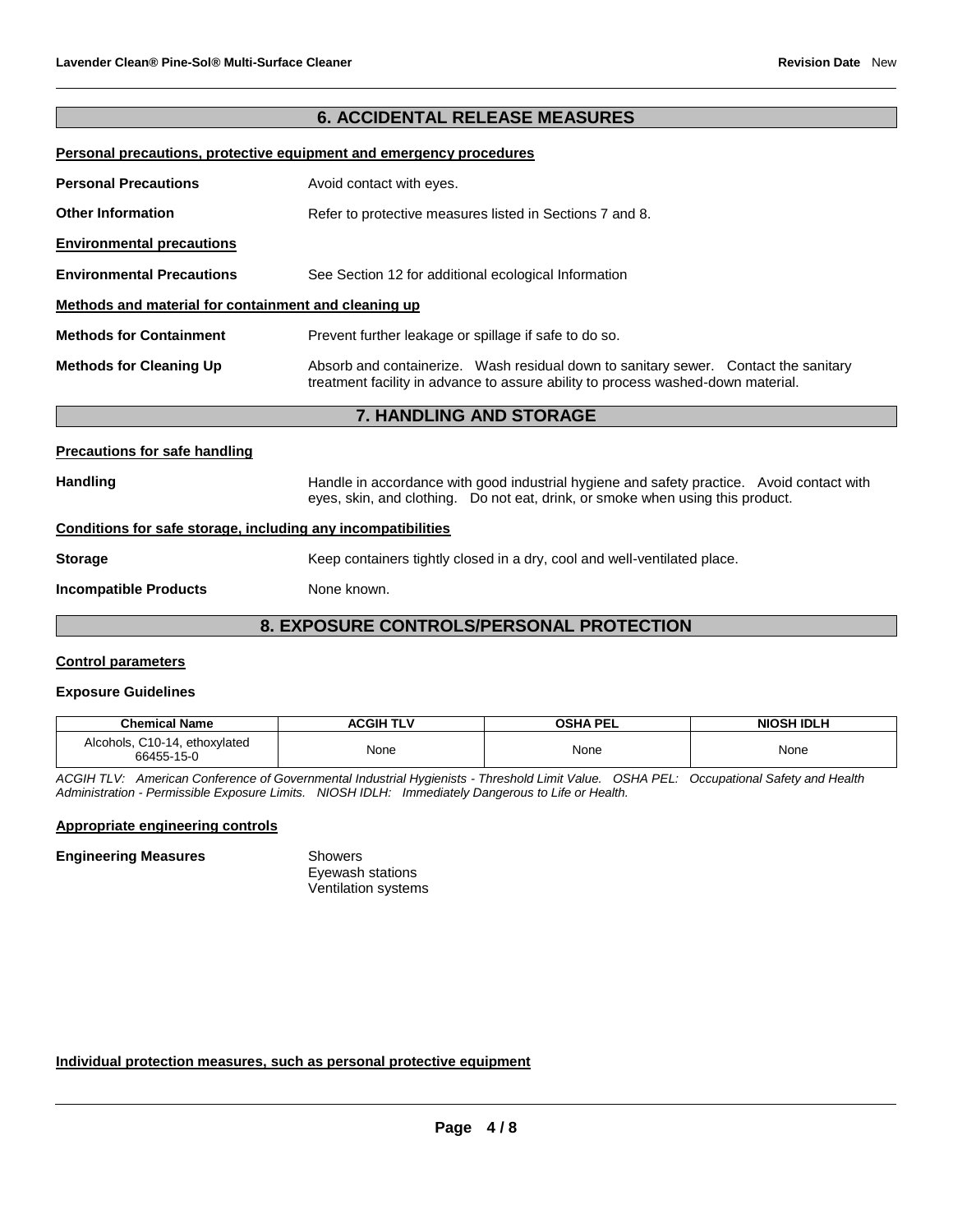| <b>Eve/Face Protection</b>      | If splashes are likely to occur, wear safety glasses with side-shields. None required for<br>consumer use.                                                                                                                                                                                       |  |  |  |
|---------------------------------|--------------------------------------------------------------------------------------------------------------------------------------------------------------------------------------------------------------------------------------------------------------------------------------------------|--|--|--|
| <b>Skin and Body Protection</b> | No special protective equipment required.                                                                                                                                                                                                                                                        |  |  |  |
| <b>Respiratory Protection</b>   | If irritation is experienced, NIOSH/MSHA approved respiratory protection should be worn.<br>Positive-pressure supplied air respirators may be required for high airborne contaminant<br>concentrations. Respiratory protection must be provided in accordance with current local<br>regulations. |  |  |  |
| <b>Hygiene Measures</b>         | Remove and wash contaminated clothing before re-use. Avoid contact with skin, eyes or<br>clothing. Do not eat, drink or smoke when using this product.                                                                                                                                           |  |  |  |

# **9. PHYSICAL AND CHEMICAL PROPERTIES**

| <b>Physical and Chemical Properties</b>                  |                         |                       |                          |
|----------------------------------------------------------|-------------------------|-----------------------|--------------------------|
| <b>Physical State</b>                                    | Slightly viscous liquid |                       |                          |
| Appearance                                               | Clear                   | Odor                  | Lavender, floral, fruity |
| Color                                                    | Lavender                | <b>Odor Threshold</b> | No information available |
| <b>Property</b>                                          | <b>Values</b>           | <b>Remarks/Method</b> |                          |
| рH                                                       | $10 - 11$               | None known            |                          |
| <b>Melting/freezing point</b>                            | No data available       | None known            |                          |
| <b>Boiling Point/Range</b>                               | No data available       | None known            |                          |
| <b>Flash Point</b>                                       | No data available       | None known            |                          |
| <b>Evaporation rate</b>                                  | No data available       | None known            |                          |
| Flammability (solid, gas)                                | No data available       | None known            |                          |
| <b>Flammability Limits in Air</b>                        |                         |                       |                          |
| <b>Upper flammability limit</b>                          | No data available       | None known            |                          |
| Lower flammability limit                                 | No data available       | None known            |                          |
| Vapor pressure                                           | No data available       | None known            |                          |
| <b>Vapor density</b>                                     | No data available       | None known            |                          |
| <b>Specific Gravity</b>                                  | ~1.0                    | None known            |                          |
| <b>Water Solubility</b>                                  | Soluble in water.       | None known            |                          |
| Solubility in other solvents                             | No data available       | None known            |                          |
| Partition coefficient: n-octanol/water No data available |                         | None known            |                          |
| <b>Autoignition temperature</b>                          | No data available       | None known            |                          |
| <b>Decomposition temperature</b>                         | No data available       | None known            |                          |
| <b>Kinematic viscosity</b>                               | No data available       | None known            |                          |
| <b>Dynamic viscosity</b>                                 | $~15$ cP                | None known            |                          |
| <b>Explosive Properties</b>                              | Not explosive           |                       |                          |
| <b>Oxidizing Properties</b>                              | No data available       |                       |                          |
| <b>Other Information</b>                                 |                         |                       |                          |
| <b>Softening Point</b>                                   | No data available       |                       |                          |
| <b>VOC Content (%)</b>                                   | No data available       |                       |                          |
| <b>Particle Size</b>                                     | No data available       |                       |                          |
| <b>Particle Size Distribution</b>                        | No data available       |                       |                          |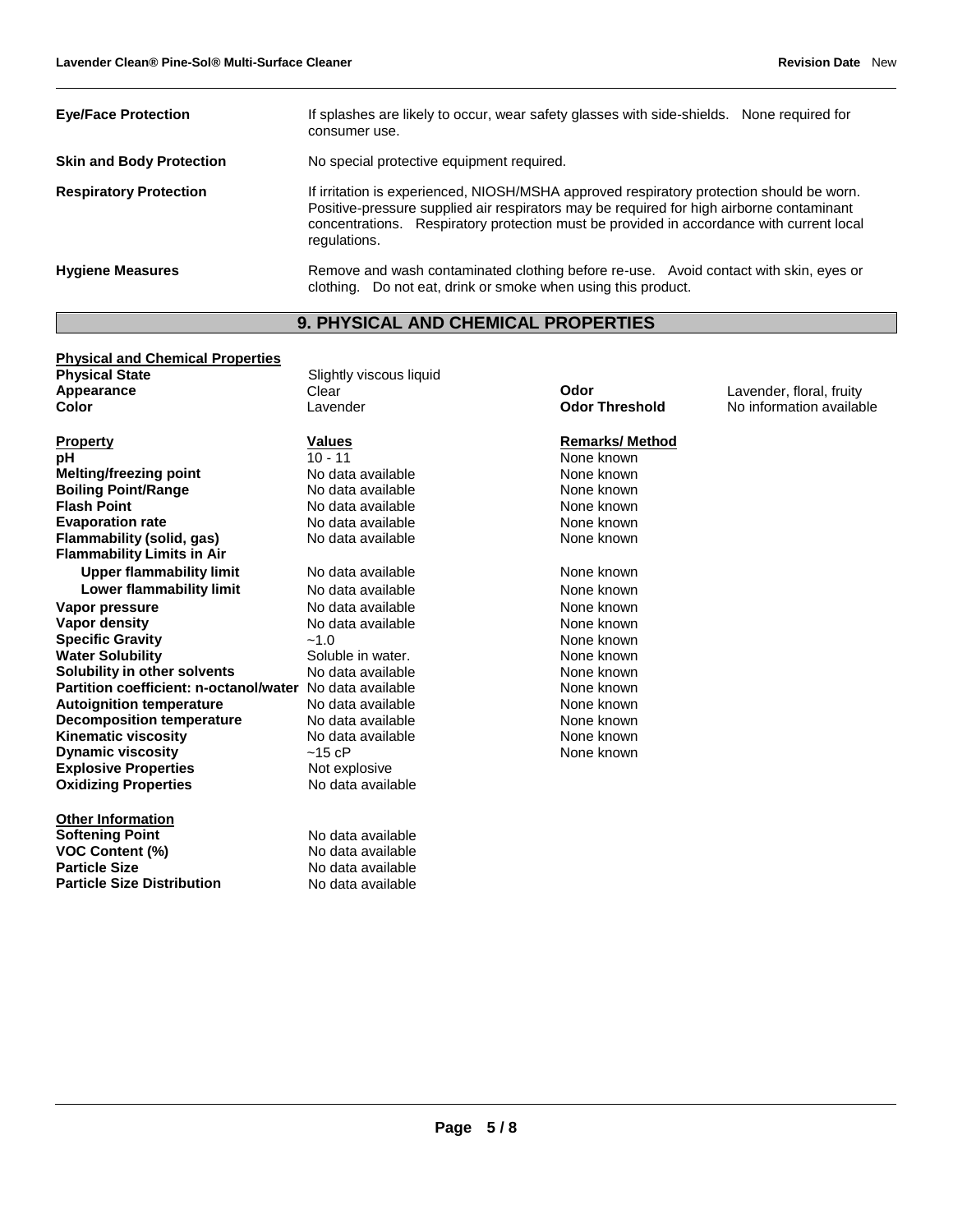### **10. STABILITY AND REACTIVITY**

#### **Reactivity**

No data available.

### **Chemical stability**

Stable under recommended storage conditions.

### **Possibility of Hazardous Reactions**

None under normal processing.

#### **Conditions to avoid**

None known.

### **Incompatible materials**

None known.

### **Hazardous Decomposition Products**

None known based on information supplied.

### **11. TOXICOLOGICAL INFORMATION**

### **Information on likely routes of exposure**

| <b>Product Information</b><br><b>Inhalation</b>                                           | Exposure to vapor or mist may irritate respiratory tract.                                                              |  |  |  |
|-------------------------------------------------------------------------------------------|------------------------------------------------------------------------------------------------------------------------|--|--|--|
| <b>Eye Contact</b>                                                                        | May cause eye irritation.                                                                                              |  |  |  |
| <b>Skin Contact</b>                                                                       | Prolonged contact may cause irritation.                                                                                |  |  |  |
| Ingestion                                                                                 | Ingestion may cause irritation to mucous membranes and gastrointestinal irritation, nausea,<br>vomiting, and diarrhea. |  |  |  |
| Information on toxicological effects                                                      |                                                                                                                        |  |  |  |
| <b>Symptoms</b>                                                                           | May cause redness and tearing of the eyes.                                                                             |  |  |  |
|                                                                                           | Delayed and immediate effects as well as chronic effects from short and long-term exposure                             |  |  |  |
| <b>Sensitization</b>                                                                      | No information available.                                                                                              |  |  |  |
| <b>Mutagenic Effects</b>                                                                  | No information available.                                                                                              |  |  |  |
| Carcinogenicity                                                                           | Contains no ingredient listed as a carcinogen.                                                                         |  |  |  |
| <b>Reproductive Toxicity</b>                                                              | No information available                                                                                               |  |  |  |
| <b>STOT - single exposure</b>                                                             | No information available.                                                                                              |  |  |  |
| <b>STOT - repeated exposure</b><br><b>Chronic Toxicity</b><br><b>Target Organ Effects</b> | No information available.<br>Carcinogenic potential is unknown.<br>Eyes.                                               |  |  |  |
| <b>Aspiration Hazard</b>                                                                  | No information available.                                                                                              |  |  |  |
| <b>Numerical measures of toxicity Product Information</b>                                 |                                                                                                                        |  |  |  |

**The following values are calculated based on chapter 3.1 of the GHS document** Not applicable.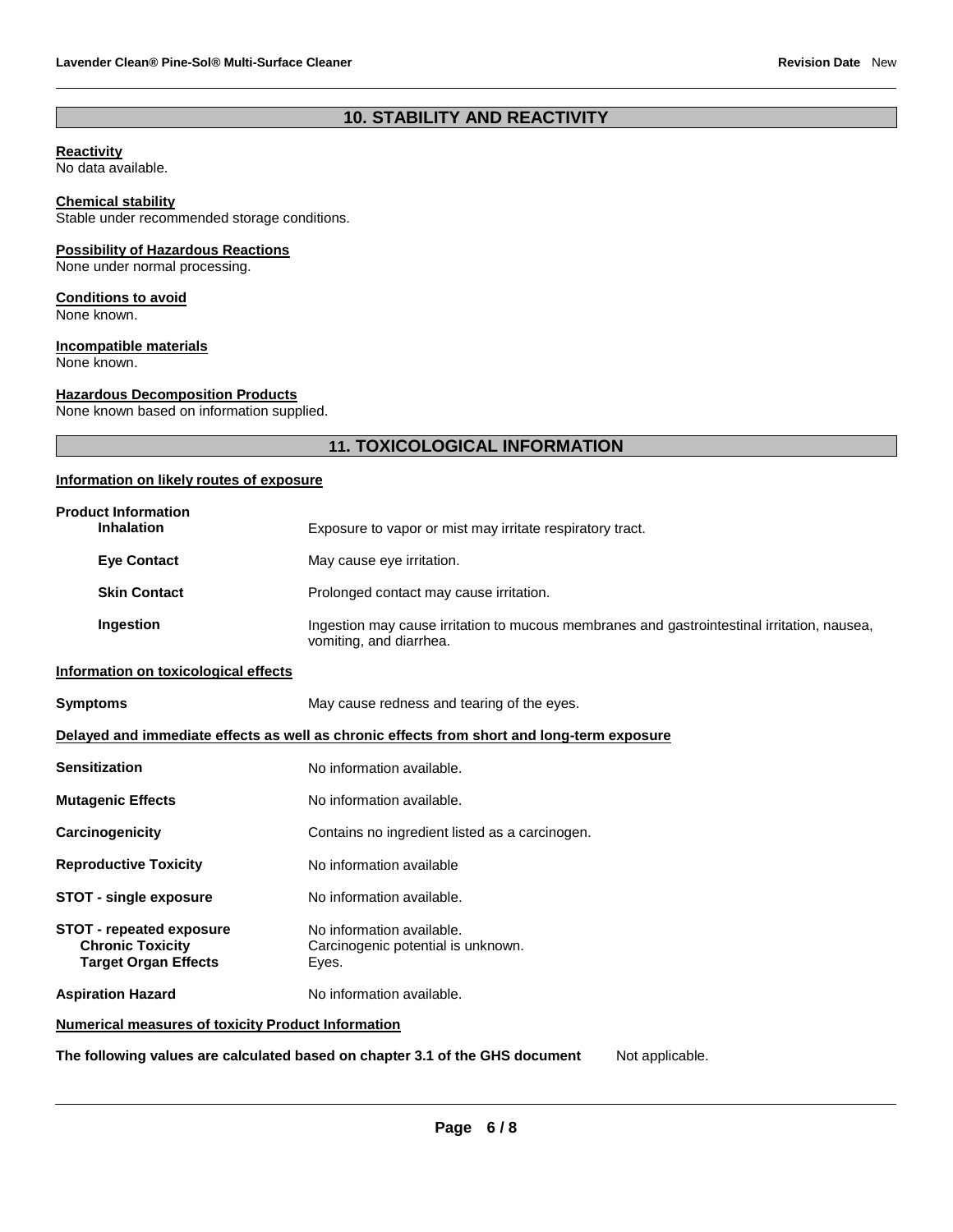### **12. ECOLOGICAL INFORMATION**

### **Ecotoxicity**

No information available.

#### **Persistence and Degradability**

No information available.

#### **Bioaccumulation**

No information available.

#### **Other Adverse Effects**

No information available.

### **13. DISPOSAL CONSIDERATIONS**

### **Disposal methods**

Dispose of in accordance with all applicable federal, state, and local regulations.

#### **Contaminated Packaging**

Do not reuse empty containers. Dispose of in accordance with all applicable federal, state, and local regulations.

### **14. TRANSPORT INFORMATION**

| <b>DOT</b>      | Not regulated |
|-----------------|---------------|
| <u>TDG</u>      | Not regulated |
| <b>ICAO</b>     | Not regulated |
| <b>IATA</b>     | Not regulated |
| <b>IMDG/IMO</b> | Not regulated |

### **15. REGULATORY INFORMATION**

### **Chemical Inventories**

**TSCA** All components of this product are either on the TSCA 8(b) Inventory or otherwise exempt from listing. **DSL/NDSL All components are on the DSL or NDSL.** 

**TSCA** - United States Toxic Substances Control Act Section 8(b) Inventory **DSL/NDSL** - Canadian Domestic Substances List/Non-Domestic Substances List

### **U.S. Federal Regulations**

#### **SARA 313**

Section 313 of Title III of the Superfund Amendments and Reauthorization Act of 1986 (SARA). This product does not contain any chemicals which are subject to the reporting requirements of the Act and Title 40 of the Code of Federal Regulations, Part 372.

| SARA 311/312 Hazard Categories           |     |
|------------------------------------------|-----|
| <b>Acute Health Hazard</b>               | Yes |
| <b>Chronic Health Hazard</b>             | N٥  |
| <b>Fire Hazard</b>                       | No  |
| <b>Sudden Release of Pressure Hazard</b> | N٥  |
| <b>Reactive Hazard</b>                   | N٥  |
|                                          |     |